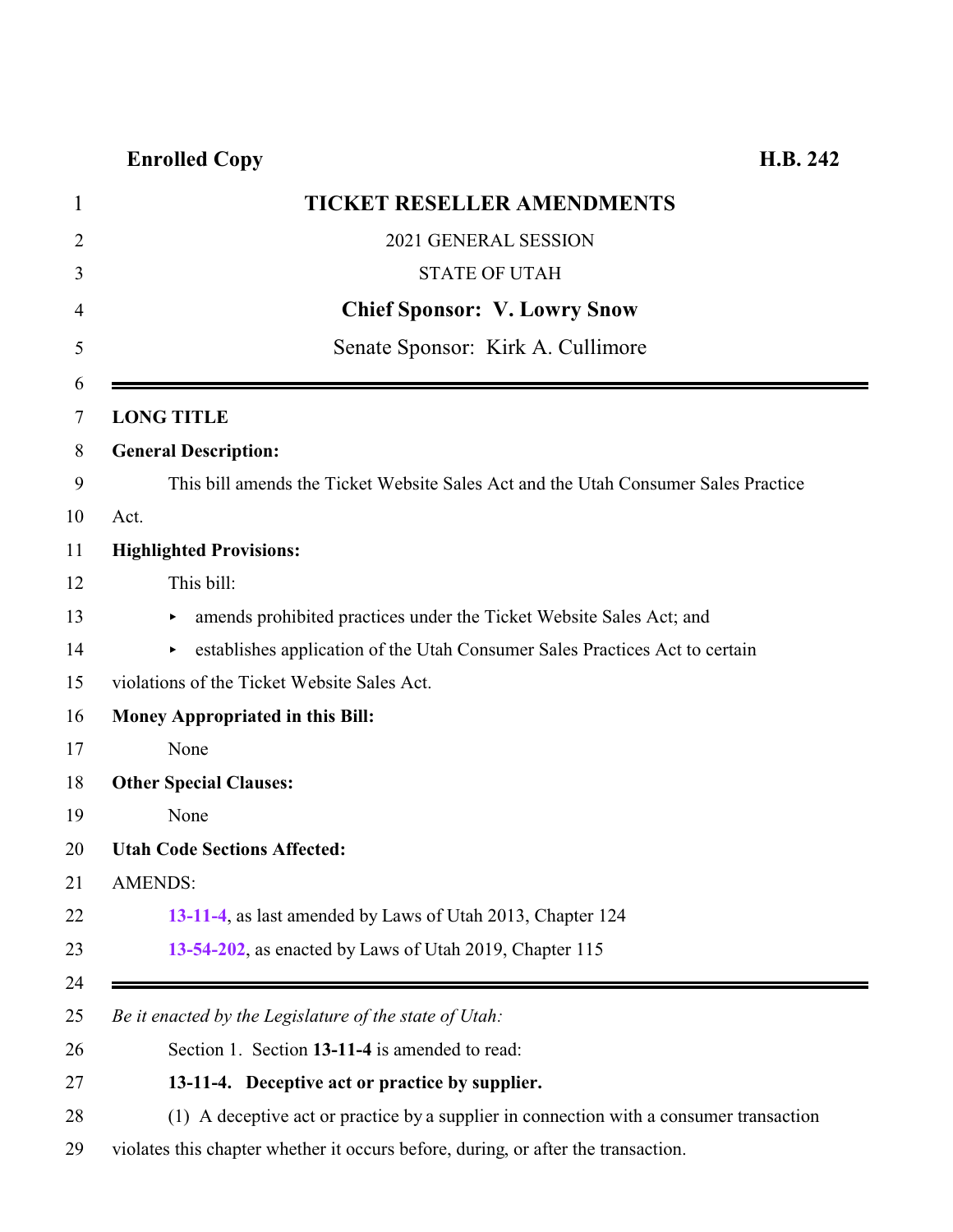# **H.B. 242 Enrolled Copy**

| 30 | (2) Without limiting the scope of Subsection (1), a supplier commits a deceptive act or      |
|----|----------------------------------------------------------------------------------------------|
| 31 | practice if the supplier knowingly or intentionally:                                         |
| 32 | (a) indicates that the subject of a consumer transaction has sponsorship, approval,          |
| 33 | performance characteristics, accessories, uses, or benefits, if it has not;                  |
| 34 | (b) indicates that the subject of a consumer transaction is of a particular standard,        |
| 35 | quality, grade, style, or model, if it is not;                                               |
| 36 | (c) indicates that the subject of a consumer transaction is new, or unused, if it is not, or |
| 37 | has been used to an extent that is materially different from the fact;                       |
| 38 | (d) indicates that the subject of a consumer transaction is available to the consumer for    |
| 39 | a reason that does not exist, including any of the following reasons falsely used in an      |
| 40 | advertisement:                                                                               |
| 41 | (i) "going out of business";                                                                 |
| 42 | (ii) "bankruptcy sale";                                                                      |
| 43 | (iii) "lost our lease";                                                                      |
| 44 | (iv) "building coming down";                                                                 |
| 45 | (v) "forced out of business";                                                                |
| 46 | (vi) "final days";                                                                           |
| 47 | (vii) "liquidation sale";                                                                    |
| 48 | (viii) "fire sale";                                                                          |
| 49 | (ix) "quitting business"; or                                                                 |
| 50 | $(x)$ an expression similar to any of the expressions in Subsections $(2)(d)(i)$ through     |
| 51 | (ix);                                                                                        |
| 52 | (e) indicates that the subject of a consumer transaction has been supplied in accordance     |
| 53 | with a previous representation, if it has not;                                               |
| 54 | (f) indicates that the subject of a consumer transaction will be supplied in greater         |
| 55 | quantity than the supplier intends;                                                          |
| 56 | $(g)$ indicates that replacement or repair is needed, if it is not;                          |
| 57 | (h) indicates that a specific price advantage exists, if it does not;                        |
|    |                                                                                              |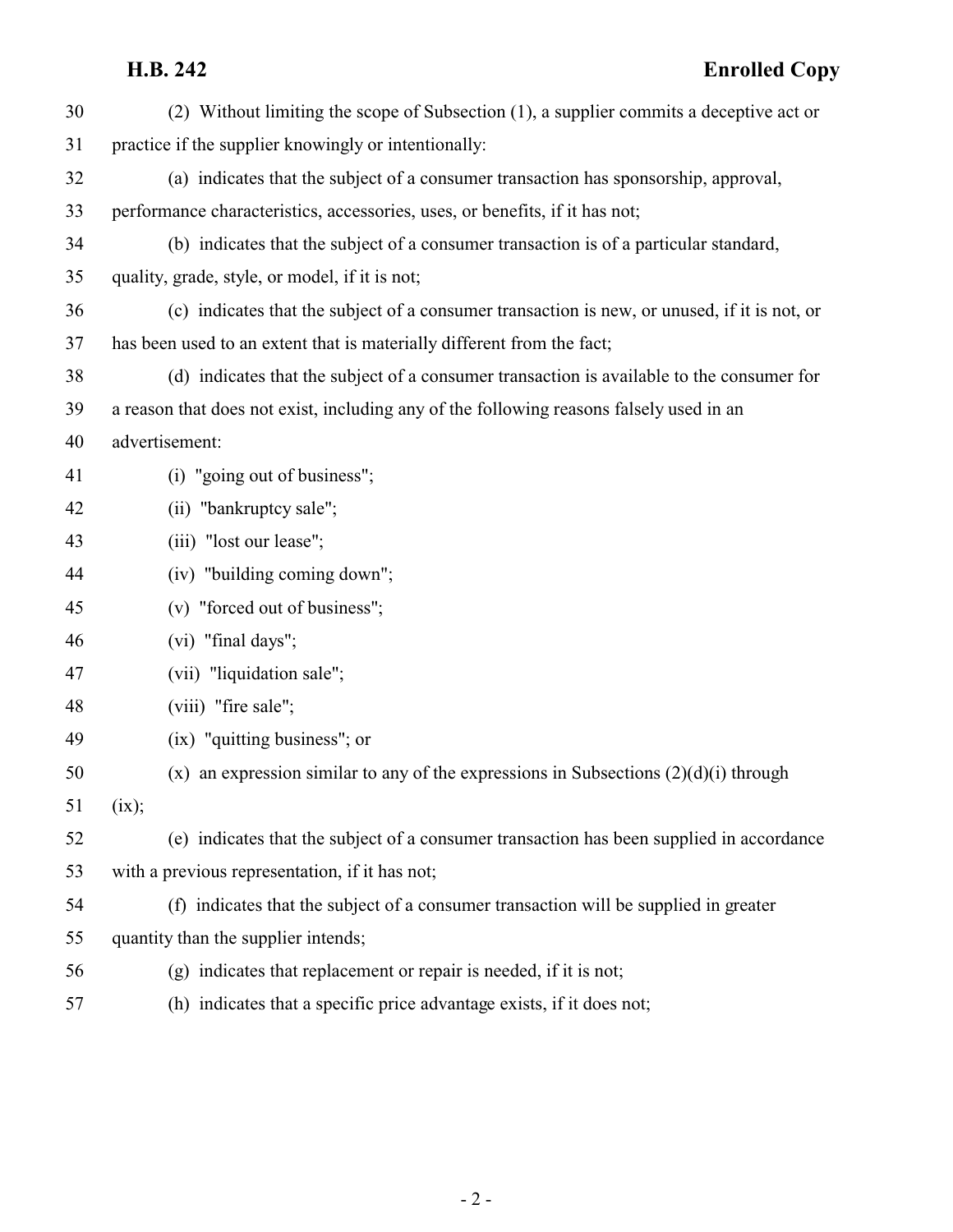(i) indicates that the supplier has a sponsorship, approval, or affiliation the supplier does not have;

 (j) (i) indicates that a consumer transaction involves or does not involve a warranty, a disclaimer of warranties, particular warranty terms, or other rights, remedies, or obligations, if the representation is false; or

(ii) fails to honor a warranty or a particular warranty term;

 (k) indicates that the consumer will receive a rebate, discount, or other benefit as an inducement for entering into a consumer transaction in return for giving the supplier the names of prospective consumers or otherwise helping the supplier to enter into other consumer transactions, if receipt of the benefit is contingent on an event occurring after the consumer enters into the transaction;

 (l) after receipt of payment for goods or services, fails to ship the goods or furnish the services within the time advertised or otherwise represented or, if no specific time is advertised or represented, fails to ship the goods or furnish the services within 30 days, unless within the applicable time period the supplier provides the buyer with the option to:

 (i) cancel the sales agreement and receive a refund of all previous payments to the supplier if the refund is mailed or delivered to the buyer within 10 business days after the day on which the seller receives written notification from the buyer of the buyer's intent to cancel the sales agreement and receive the refund; or

(ii) extend the shipping date to a specific date proposed by the supplier;

 (m) except as provided in Subsection (3)(b), fails to furnish a notice meeting the requirements of Subsection (3)(a) of the purchaser's right to cancel a direct solicitation sale within three business days of the time of purchase if:

 (i) the sale is made other than at the supplier's established place of business pursuant to the supplier's personal contact, whether through mail, electronic mail, facsimile transmission, telephone, or any other form of direct solicitation; and

(ii) the sale price exceeds \$25;

(n) promotes, offers, or grants participation in a pyramid scheme as defined under Title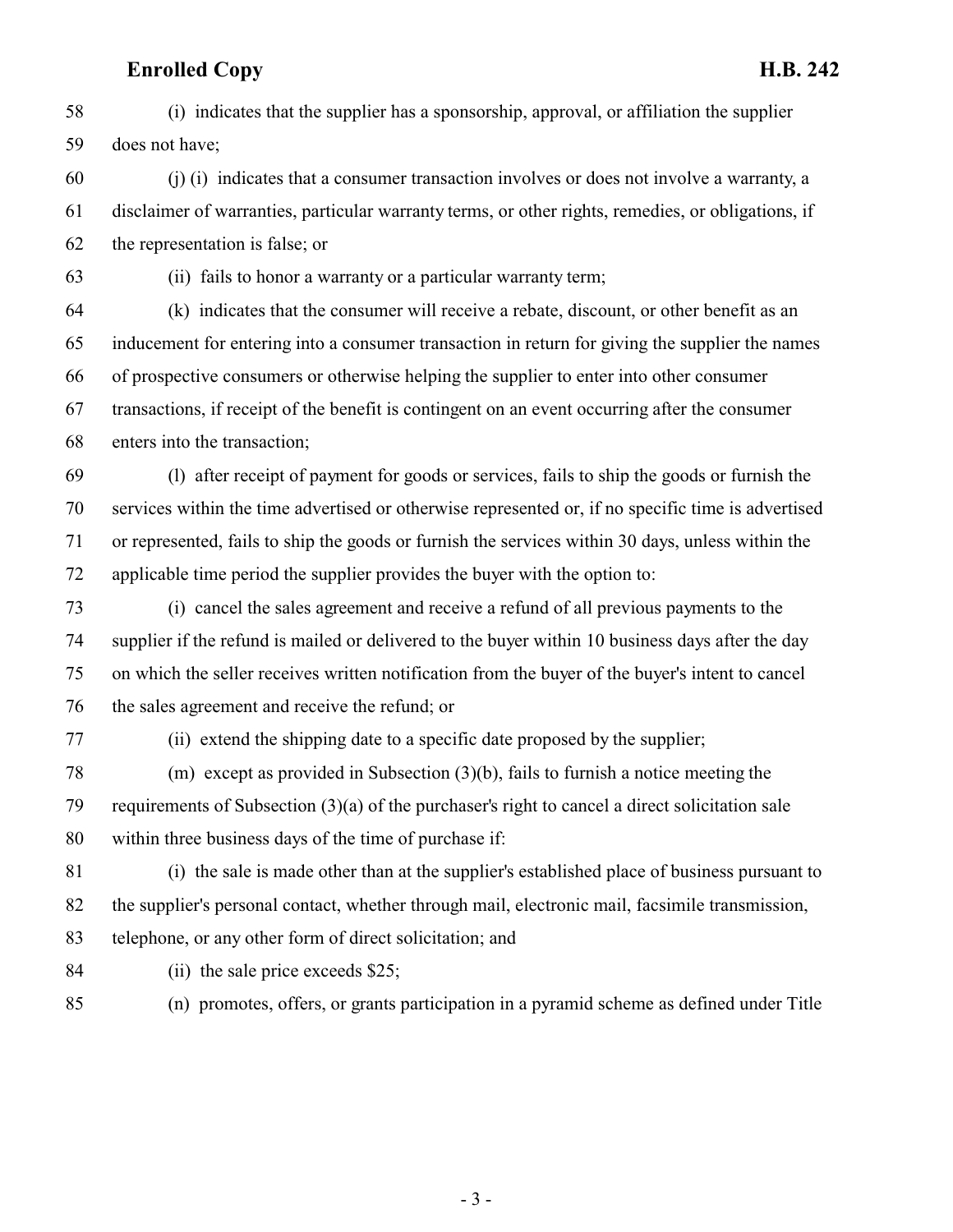**H.B. 242 Enrolled Copy**

76, Chapter 6a, Pyramid Scheme Act;

- (o) represents that the funds or property conveyed in response to a charitable solicitation will be donated or used for a particular purpose or will be donated to or used by a particular organization, if the representation is false;
- (p) if a consumer indicates the consumer's intention of making a claim for a motor vehicle repair against the consumer's motor vehicle insurance policy:
- 

(i) commences the repair without first giving the consumer oral and written notice of:

(A) the total estimated cost of the repair; and

 (B) the total dollar amount the consumer is responsible to pay for the repair, which dollar amount may not exceed the applicable deductible or other copay arrangement in the consumer's insurance policy; or

 (ii) requests or collects from a consumer an amount that exceeds the dollar amount a consumer was initially told the consumer was responsible to pay as an insurance deductible or 99 other copay arrangement for a motor vehicle repair under Subsection  $(2)(p)(i)$ , even if that amount is less than the full amount the motor vehicle insurance policy requires the insured to pay as a deductible or other copay arrangement, unless:

 (A) the consumer's insurance company denies that coverage exists for the repair, in which case, the full amount of the repair may be charged and collected from the consumer; or

 (B) the consumer misstates, before the repair is commenced, the amount of money the insurance policy requires the consumer to pay as a deductible or other copay arrangement, in which case, the supplier may charge and collect from the consumer an amount that does not exceed the amount the insurance policy requires the consumer to pay as a deductible or other copay arrangement;

 (q) includes in any contract, receipt, or other written documentation of a consumer transaction, or any addendum to any contract, receipt, or other written documentation of a consumer transaction, any confession of judgment or any waiver of any of the rights to which a consumer is entitled under this chapter;

(r) charges a consumer for a consumer transaction or a portion of a consumer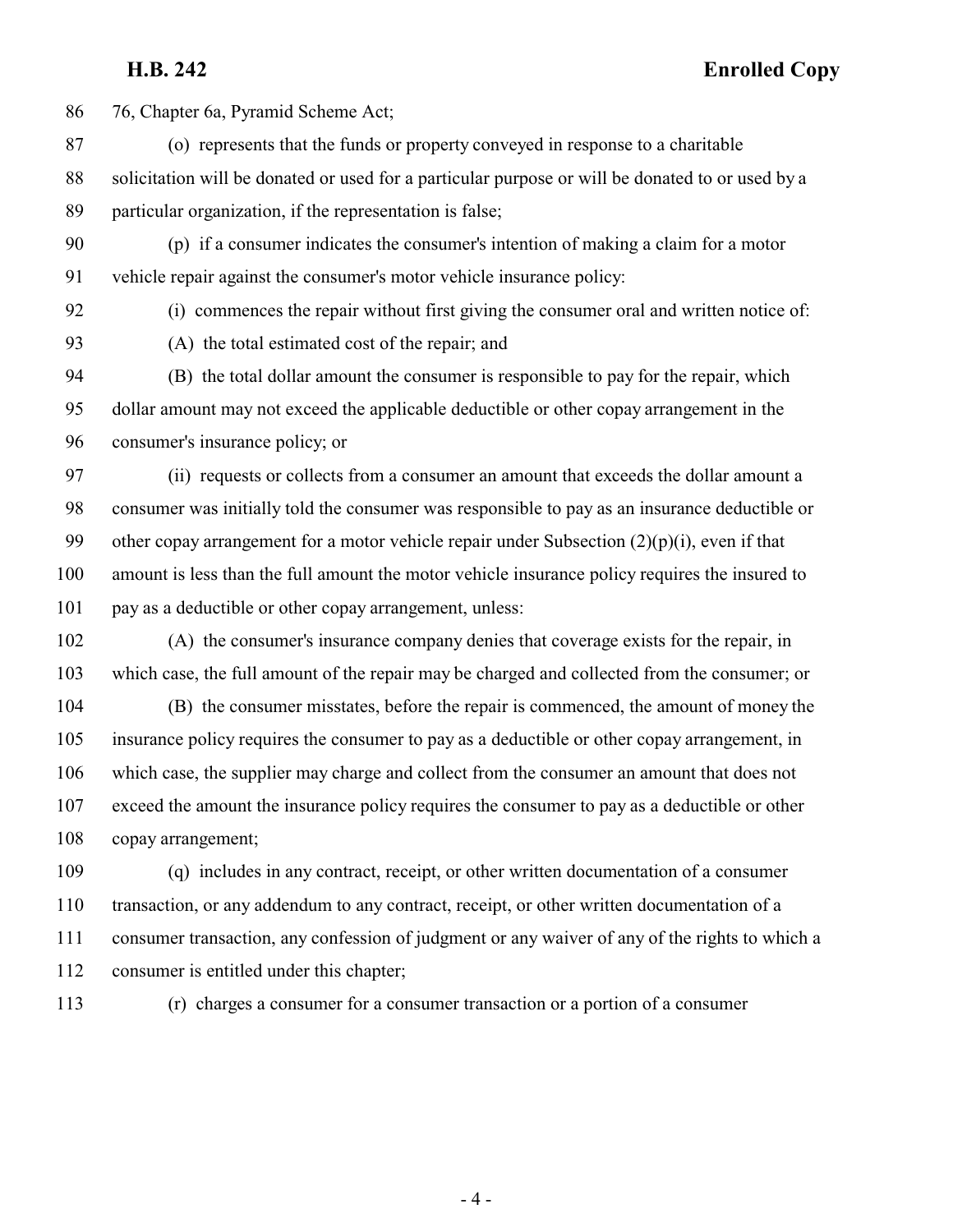transaction that has not previously been agreed to by the consumer;

- (s) solicits or enters into a consumer transaction with a person who lacks the mental
- ability to comprehend the nature and consequences of:
- (i) the consumer transaction; or
- (ii) the person's ability to benefit from the consumer transaction;
- (t) solicits for the sale of a product or service by providing a consumer with an
- unsolicited check or negotiable instrument the presentment or negotiation of which obligates the consumer to purchase a product or service, unless the supplier is:
- (i) a depository institution under Section [7-1-103](http://le.utah.gov/UtahCode/SectionLookup.jsp?section=7-1-103&session=2021GS);
- (ii) an affiliate of a depository institution; or
- (iii) an entity regulated under Title 7, Financial Institutions Act;
- (u) sends an unsolicited mailing to a person that appears to be a billing, statement, or request for payment for a product or service the person has not ordered or used, or that implies that the mailing requests payment for an ongoing product or service the person has not received or requested;
- (v) issues a gift certificate, instrument, or other record in exchange for payment to provide the bearer, upon presentation, goods or services in a specified amount without printing in a readable manner on the gift certificate, instrument, packaging, or record any expiration date or information concerning a fee to be charged and deducted from the balance of the gift certificate, instrument, or other record;
- 134 (w) misrepresents the geographical origin or location of the supplier's business;  $\lceil \sigma r \rceil$ (x) fails to comply with the restrictions of Section [15-10-201](http://le.utah.gov/UtahCode/SectionLookup.jsp?section=15-10-201&session=2021GS) on automatic renewal
- provisions[.]; or
- 
- (y) fails to comply with the restrictions of Subsection [13-54-202](#page-5-0)(2).
- (3) (a) The notice required by Subsection (2)(m) shall:
- (i) be a conspicuous statement written in dark bold with at least 12-point type on the first page of the purchase documentation; and
- 
- (ii) read as follows: "YOU, THE BUYER, MAY CANCEL THIS CONTRACT AT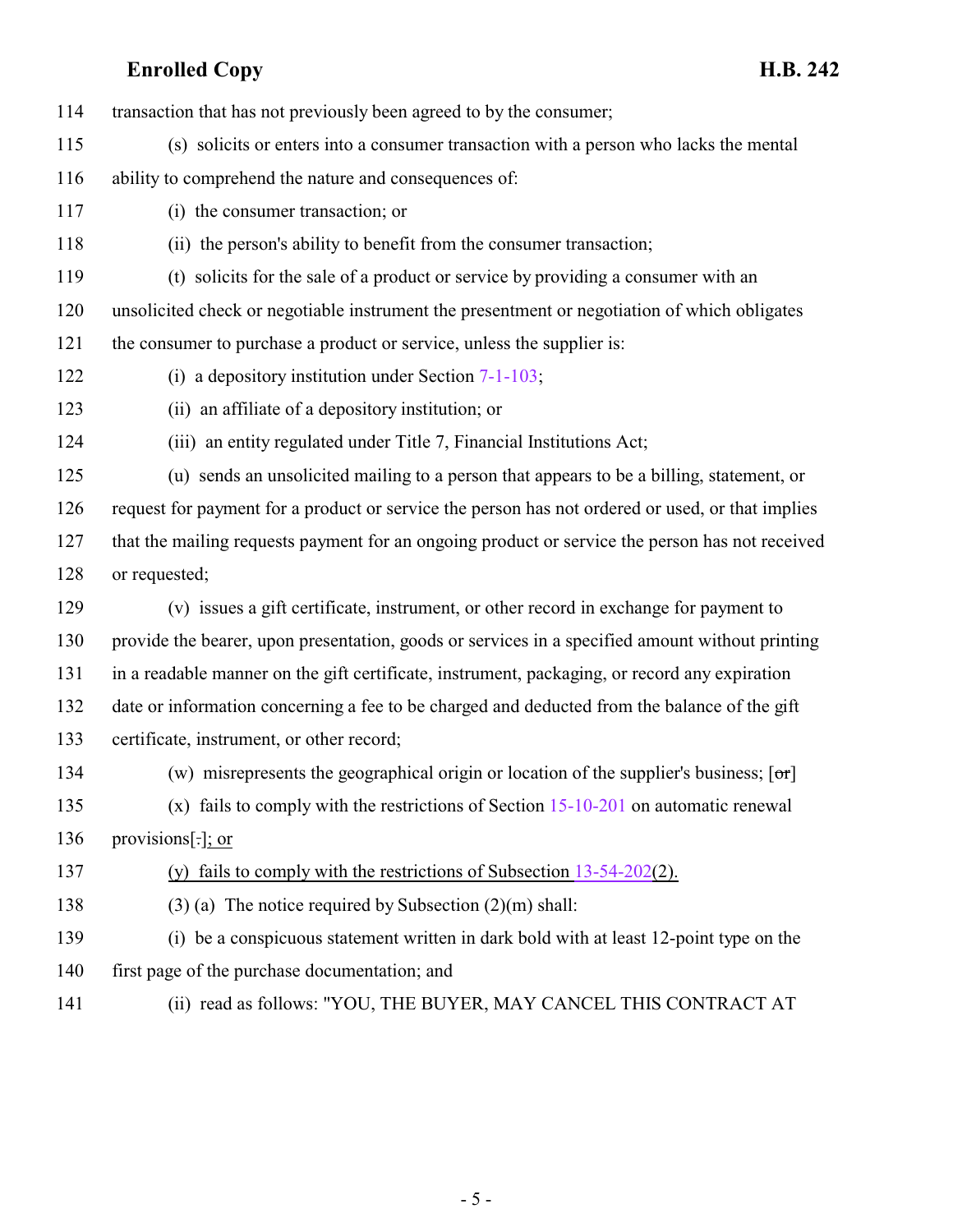| 142 | ANY TIME PRIOR TO MIDNIGHT OF THE THIRD BUSINESS DAY (or time period                                |
|-----|-----------------------------------------------------------------------------------------------------|
| 143 | reflecting the supplier's cancellation policy but not less than three business days) AFTER THE      |
| 144 | DATE OF THE TRANSACTION OR RECEIPT OF THE PRODUCT, WHICHEVER IS                                     |
| 145 | <b>LATER."</b>                                                                                      |
| 146 | (b) A supplier is exempt from the requirements of Subsection $(2)(m)$ if the supplier's             |
| 147 | cancellation policy:                                                                                |
| 148 | (i) is communicated to the buyer; and                                                               |
| 149 | (ii) offers greater rights to the buyer than Subsection $(2)(m)$ .                                  |
| 150 | (4) (a) A gift certificate, instrument, or other record that does not print an expiration           |
| 151 | date in accordance with Subsection $(2)(v)$ does not expire.                                        |
| 152 | (b) A gift certificate, instrument, or other record that does not include printed                   |
| 153 | information concerning a fee to be charged and deducted from the balance of the gift                |
| 154 | certificate, instrument, or other record is not subject to the charging and deduction of the fee.   |
| 155 | (c) Subsections $(2)(v)$ and $(4)(b)$ do not apply to a gift certificate, instrument, or other      |
| 156 | record useable at multiple, unaffiliated sellers of goods or services if an expiration date is      |
| 157 | printed on the gift certificate, instrument, or other record.                                       |
| 158 | Section 2. Section 13-54-202 is amended to read:                                                    |
| 159 | 13-54-202. Prohibited practices.                                                                    |
| 160 | $(1)$ (a) It is unlawful for any person who is not a primary ticket seller to represent,            |
| 161 | directly or indirectly, that the person is a primary ticket seller.                                 |
| 162 | (b) If a presiding officer or court determines appropriate after considering other                  |
| 163 | relevant factors, the following actions by a person who is not a primary ticket seller establish a  |
| 164 | presumption that the person is representing that the person is a primary ticket seller in violation |
| 165 | of Subsection $(1)(a)$ :                                                                            |
| 166 | (i) using the name of an event in the domain of the person's ticket website, unless the             |
| 167 | person has written authorization from an agent of the event;                                        |
| 168 | (ii) using the name of an event participant in the domain of the person's ticket website,           |

<span id="page-5-0"></span>unless the person has written authorization from the event participant or an agent of the event